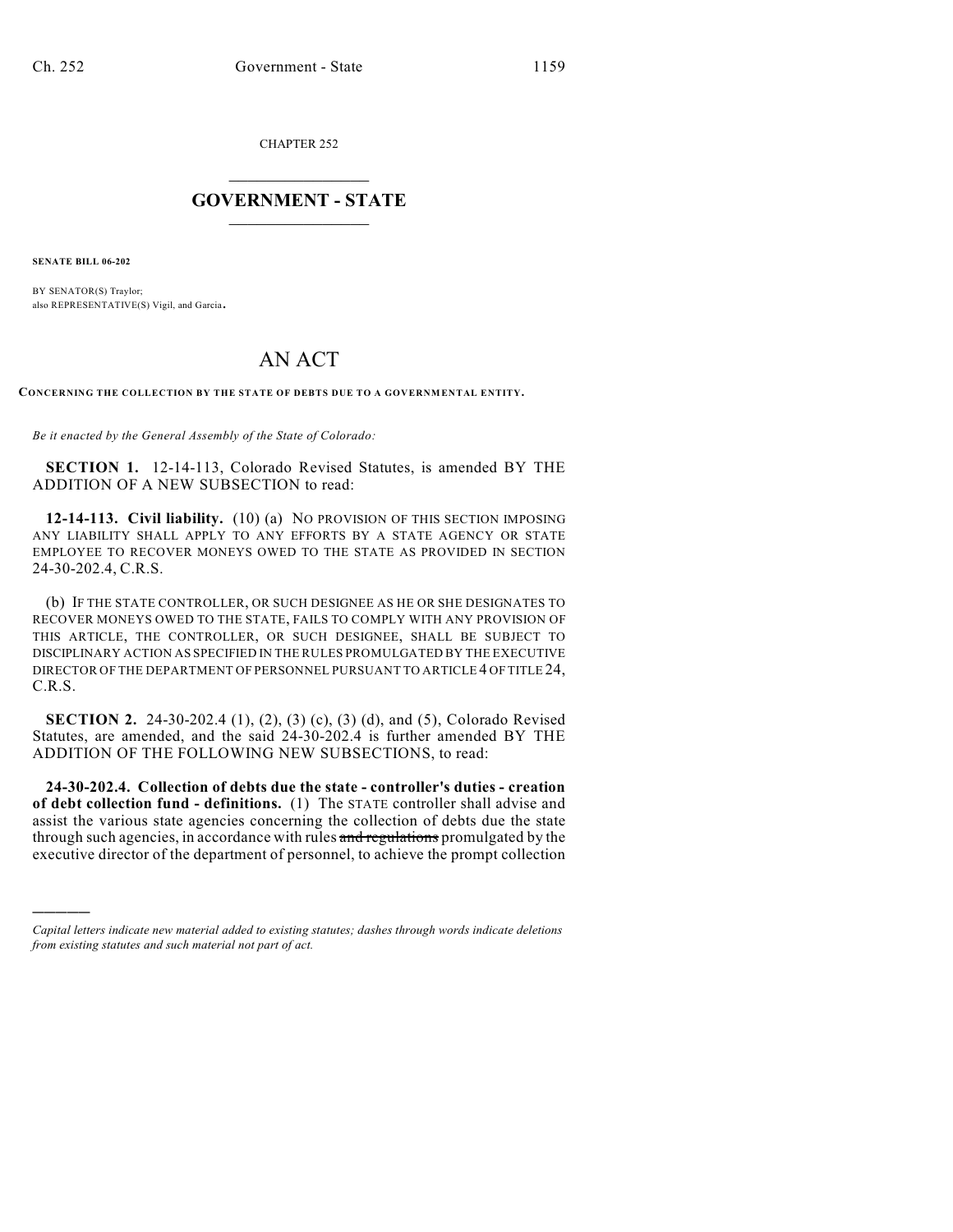of debts due such agencies. THE CONTROLLER MAY DELEGATE THE RESPONSIBILITY FOR THE COLLECTION OF DEBTS TO THE CENTRAL COLLECTION SERVICES SECTION OF THE DIVISION OF FINANCE AND PROCUREMENT, OR ANY SUCCESSOR SECTION, IN THE DEPARTMENT.

(2) Except for those debts under the jurisdiction of the department of revenue which are referred to in section 24-35-108  $(1)(a)$ , beginning January 1, 1992 UNDER THE JURISDICTION OF THE JUDICIAL DEPARTMENT REFERRED TO IN SECTION 16-11-101.6,C.R.S., AND UNDER THE JURISDICTION OF THE DEPARTMENT OF LABOR AND EMPLOYMENT RELATED TO OVERPAYMENT OF UNEMPLOYMENT INSURANCE BENEFITS AND DELINQUENT TAXES REFERRED TO IN SECTION 8-79-102, C.R.S., all state agencies shall refer to the STATE controller debts due the state which THAT the agency has been unable to collect within thirty days after such debts have become past due, together with the data and information necessary for the controller to institute collection procedures. DEBTS ARE NOT SUBJECT TO REFERRAL PURSUANT TO THIS SUBSECTION (2) IF PAYMENT ARRANGEMENTS HAVE BEEN MADE AND PAYMENTS DUE IN ACCORDANCE WITH THE TERMS OF THE ARRANGEMENTS ARE NOT DELINQUENT. The controller may grant an exception A WAIVER to the requirement that a state agency refer debts within such thirty-day period based upon a documented REQUEST and justified need JUSTIFICATION provided by a state agency, Until July 1, 1992, the controller shall have up to one hundred twenty days, and thereafter the controller shall have ninety days, after receipt of a debt to PURSUANT TO RULES PROMULGATED BY THE DEPARTMENT OF PERSONNEL UNDER ARTICLE 4 OF THIS TITLE. A WAIVER MAY INCLUDE BUT SHALL NOT BE LIMITED TO EXTENDED PERIODS TO COLLECT DELINQUENT DEBTS. FOR ACCOUNTS WHERE NO WAIVER TO ASSIGNMENT HAS BEEN GRANTED, THE CONTROLLER SHALL use all state collection capabilities to collect such THAT debt, including, but not limited to, the certification of such THAT debt to the department of revenue for offset of such THAT debt against any tax refund due the debtor under the provisions of subparagraph (II) of paragraph (a) of subsection  $(3)$  of this section. No later than one hundred twenty days until July 1, 1992, and thereafter no later than ninety days after receipt by the controller, the controller or the controller's designee shall legally assign all debts which THAT are not claims in process of collection to private counsel or private collection agencies which THAT appear on the list of private counsel or private collection agencies. For the purposes of this section, "claims in process of collection" means any debts which have been in the controller's hands for less than one hundred twenty days until July 1, 1992, and thereafter have been in the controller's hands for less than ninety days, debts on which payments are being made, or on which payments have been promised, and debts on which suit has been brought, OR ANY OTHER DEBTS AS DEFINED IN RULES PROMULGATED BY THE DEPARTMENT OF PERSONNEL PURSUANT TO ARTICLE 4 OF THIS TITLE. The private counsel or private collection agencies included in the list of private counsel or private collection agencies shall be selected through competition pursuant to the provisions of the "Procurement Code", articles 101 to 112 of this title. Criteria for selection of the private counsel or private collection agencies shall be developed by the executive director of the department of personnel in consultation with the controller, affected state agencies, and the private collection community. Such criteria shall include, but shall not be limited to, a component based on geography. In addition, a state-supported institution of higher education may utilize the provisions of section 23-5-113, C.R.S., for the collection of any loan or other outstanding obligation owed to such institution.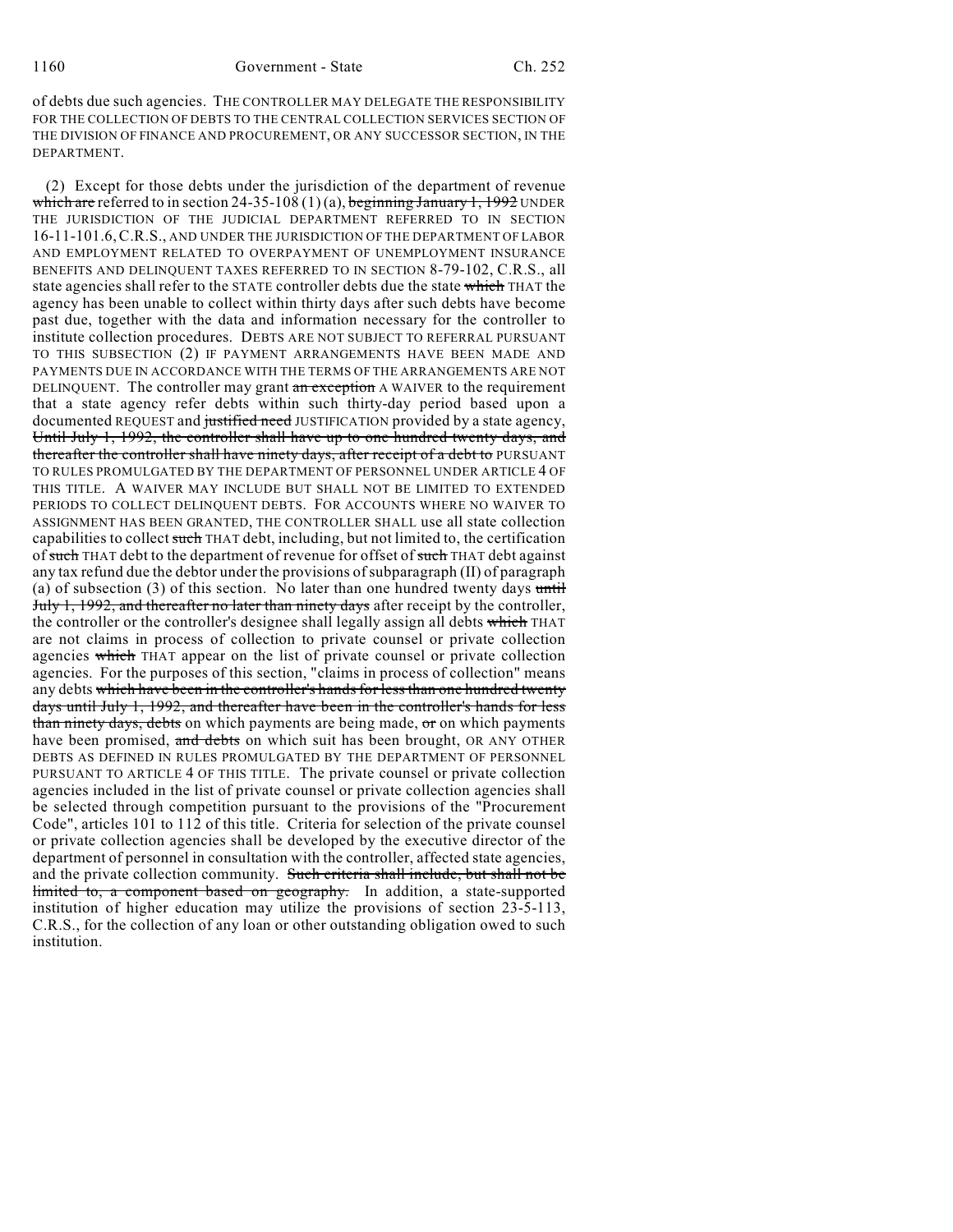## Ch. 252 Government - State 1161

(2.5) THE DEPARTMENT OF PERSONNEL MAY PROVIDE DEBT COLLECTION SERVICES FOR POLITICAL SUBDIVISIONS OF THE STATE. THE PROVISIONS OF THIS SECTION GOVERNING THE TIME FOR REFERRAL OF ACCOUNTS TO PRIVATE COLLECTION AGENCIES, WRITE OFF, RELEASE, OR COMPROMISE OF DEBTS SHALL NOT GOVERN THE DEBT COLLECTION SERVICES PROVIDED TO POLITICAL SUBDIVISIONS EXCEPT AS AGREED BETWEEN THE DEPARTMENT AND SUCH POLITICAL SUBDIVISIONS OR STATE AGENCIES AND INSTITUTIONS.

(3) (c) The STATE controller, with the consent of the state treasurer, is authorized to write off, release, or compromise any debt due the state, but only in accordance with the rules and regulations applicable thereto. SUCH RULES MAY PROVIDE DELEGATED AUTHORITY AND CRITERIA FOR WRITE OFF, RELEASE, AND COMPROMISE OF DEBTS AND MAY INCLUDE PROVISIONS TO PROHIBIT THE REFERRAL OF DEBTS FOR TAX OFFSET BASED ON THE AGE OR AMOUNTS OF DEBTS. THE RULES GOVERNING WRITE OFF, RELEASE, AND COMPROMISE OF DEBTS MAY INCLUDE PROVISIONS AUTHORIZING THE COLLECTION OF PRINCIPAL, INTEREST, AND OTHER COLLECTION FEES AND COSTS, INCLUDING THE FEES REQUIRED IN SUBSECTION (8) OF THIS SECTION.

(d) Net Proceeds of debts collected by the STATE controller or by a private counsel or private collection agency shall be accounted for and paid into the fund from which the receivable was derived, and if the fund is no longer in existence, it shall be paid into the general fund. Net Revenues collected by the controller to pay for state collection activities shall be deposited in the debt collection fund.

(5) No contract for the collection of state debts under the provisions of this section shall be awarded for a term in excess of three years THAT PERMITTED BY THE PROVISIONS OF THE "PROCUREMENT CODE", ARTICLES 101 TO 112 OF THIS TITLE.

(8) (a) THE DEPARTMENT OF PERSONNEL MAY ADD A COLLECTION FEE TO THE AMOUNT OF A DEBT'S PRINCIPAL AND INTEREST REFERRED TO THE STATE CONTROLLER PURSUANT TO THIS SECTION EXCEPT WHERE OTHER SPECIFIC STATUTORY AUTHORITY, REQUIREMENTS UNDER FEDERAL PROGRAMS, OR WRITTEN AGREEMENT WITH THE DEBTOR PROVIDE OTHERWISE. THE DEPARTMENT SHALL DETERMINE UPON ANNUAL REVIEW THE AMOUNT OF THE COLLECTION FEE, WHICH SHALL APPROXIMATE THE REASONABLE COSTS INCURRED BY THE CONTROLLER IN COLLECTING DEBTS. THE COLLECTION FEE MAY INCLUDE A FEE TO RECOVER THE COLLECTION COSTS INCURRED BY EITHER THE CONTROLLER, PRIVATE COUNSEL, OR PRIVATE COLLECTION AGENCIES, BUT IN NO CASE SHALL THE AGGREGATE FEE FOR THE CONTROLLER OR PRIVATE COLLECTION AGENCIES EXCEED TWENTY-ONE PERCENT AND IN NO CASE SHALL THE AGGREGATE FEE FOR PRIVATE COUNSEL EXCEED TWENTY-FIVE PERCENT.

(b) THE DEBTOR SHALL BE LIABLE FOR REPAYMENT OF THE TOTAL AMOUNT OF A DEBT DUE TO THE STATE, INCLUDING THE COLLECTION FEE.

(c) IF SUCH A DEBT DUE TO THE STATE IS LITIGATED AND THE STATE PREVAILS, IN ADDITION TO THE COLLECTION FEE, THE DEBTOR SHALL ALSO BE LIABLE FOR THE FOLLOWING:

(I) REASONABLE ATTORNEY FEES AS MAY BE DETERMINED BY THE COURT;